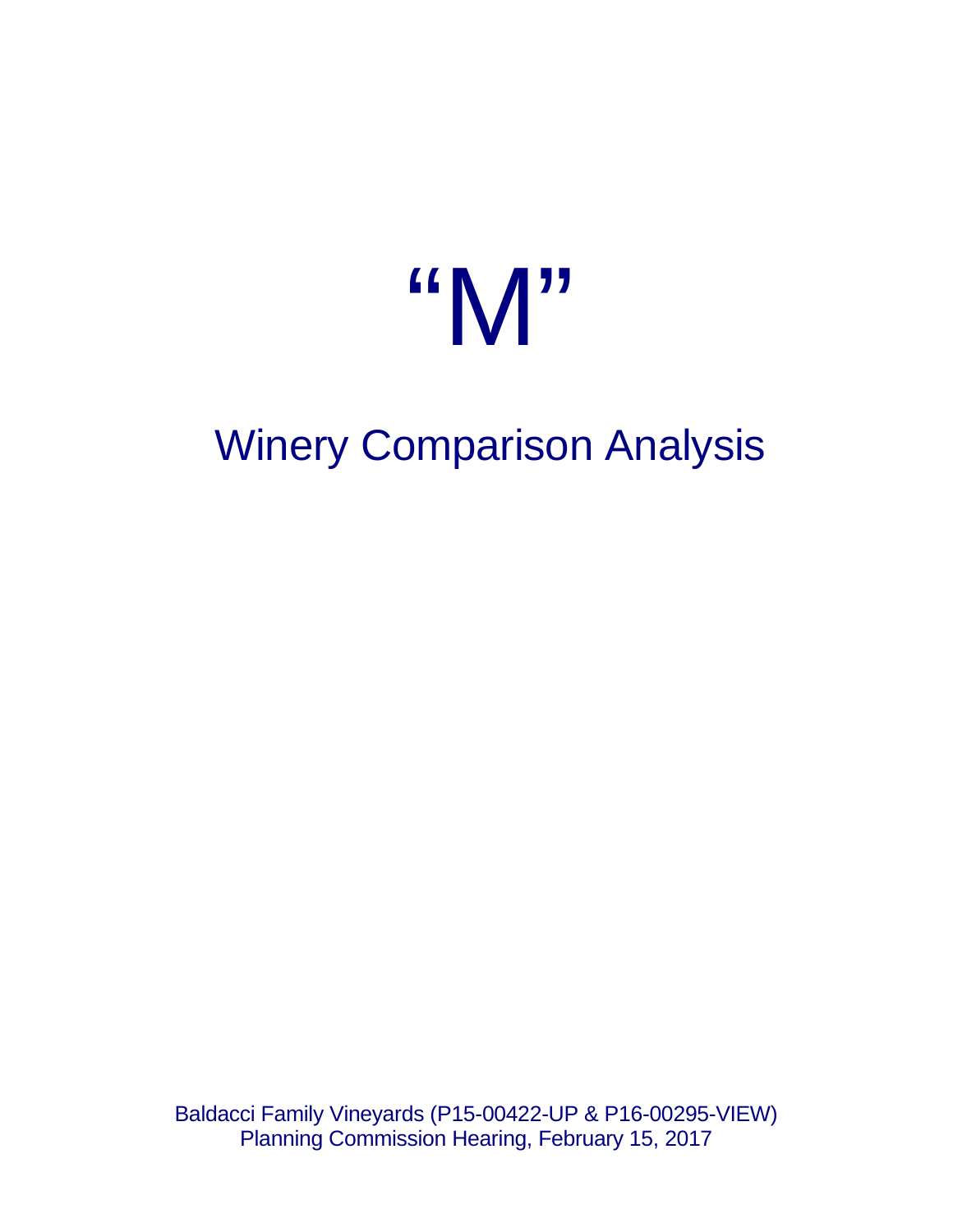### **Baldacci Family Vineyards Permit #P15-00422-UP / #P16-00295-VIEW Locational and Operational Criteria**

| <b>LOCATIONAL CRITERIA</b>                                               | <b>STAFF COMMENTS</b>                             |  |  |  |  |  |  |
|--------------------------------------------------------------------------|---------------------------------------------------|--|--|--|--|--|--|
| <b>Size of Parcel</b>                                                    | 28.7                                              |  |  |  |  |  |  |
| <b>Proximity of Nearest Residence</b>                                    | 750 feet (east)                                   |  |  |  |  |  |  |
| Number of Wineries Located Within One Mile                               | 17                                                |  |  |  |  |  |  |
| Located Within the Napa Valley Business Park (AKA                        |                                                   |  |  |  |  |  |  |
| Airport Industrial Area)                                                 | No                                                |  |  |  |  |  |  |
| Primary Road Currently or Projected to be Level of                       |                                                   |  |  |  |  |  |  |
| Service D or Below                                                       | No                                                |  |  |  |  |  |  |
| Primary Road a Dead End                                                  | <b>No</b>                                         |  |  |  |  |  |  |
| Located Within a Flood Zone                                              | No                                                |  |  |  |  |  |  |
|                                                                          |                                                   |  |  |  |  |  |  |
| Located Within a Municipal Reservoir Watershed                           | No                                                |  |  |  |  |  |  |
| Located Within a State Responsibility Area or Fire                       |                                                   |  |  |  |  |  |  |
| <b>Hazard Severity Zone</b><br>Located Within an Area of Expansive Soils | No<br>Yes                                         |  |  |  |  |  |  |
| Located Within a Protected County Viewshed                               | Yes                                               |  |  |  |  |  |  |
| Result in the Loss of Sensitive Habitat                                  |                                                   |  |  |  |  |  |  |
|                                                                          | No                                                |  |  |  |  |  |  |
| <b>OPERATIONAL CRITERIA</b>                                              | <b>STAFF COMMENTS</b>                             |  |  |  |  |  |  |
| Napa Green Certified or Other Related Program                            | The applicants plan to participate in the program |  |  |  |  |  |  |
| Percentage of Estate Grapes Proposed                                     | 25%                                               |  |  |  |  |  |  |
| Number of Proposed Variances                                             | None                                              |  |  |  |  |  |  |
| <b>Wastewater Processed On-Site</b>                                      | Yes                                               |  |  |  |  |  |  |
| <b>Voluntary Greenhouse Gas Emission Reduction</b>                       |                                                   |  |  |  |  |  |  |
| <b>Measures Proposed</b>                                                 | Yes, 15 Measures                                  |  |  |  |  |  |  |
| Vanpools, Flexible Work Shifts, Shuttles, or Other                       |                                                   |  |  |  |  |  |  |
| <b>Traffic Congestion Management Strategies</b>                          |                                                   |  |  |  |  |  |  |
| Proposed                                                                 | Yes                                               |  |  |  |  |  |  |
| <b>Violations Currently Under Investigation</b>                          | Yes                                               |  |  |  |  |  |  |
| High Efficiency Water Use Measures Proposed                              | Yes; water efficient landscape and fixtures       |  |  |  |  |  |  |
| Existing Vineyards Proposed to be Removed                                | Yes, approximately 1 acres                        |  |  |  |  |  |  |
|                                                                          |                                                   |  |  |  |  |  |  |
| On-Site Employee or Farmworker Housing Proposed                          | Yes                                               |  |  |  |  |  |  |
| Site Served by a Municipal Water Supply                                  | No                                                |  |  |  |  |  |  |
| Site Served by a Municipal Sewer System                                  | No                                                |  |  |  |  |  |  |
| Recycled Water Use Proposed                                              | Yes                                               |  |  |  |  |  |  |
| New Vineyards Plantings Proposed                                         | No                                                |  |  |  |  |  |  |
| Hold & Haul Proposed: Temporary (Duration of                             |                                                   |  |  |  |  |  |  |
| Time) or Permanent                                                       | No                                                |  |  |  |  |  |  |
| Trucked in Water Proposed                                                | No                                                |  |  |  |  |  |  |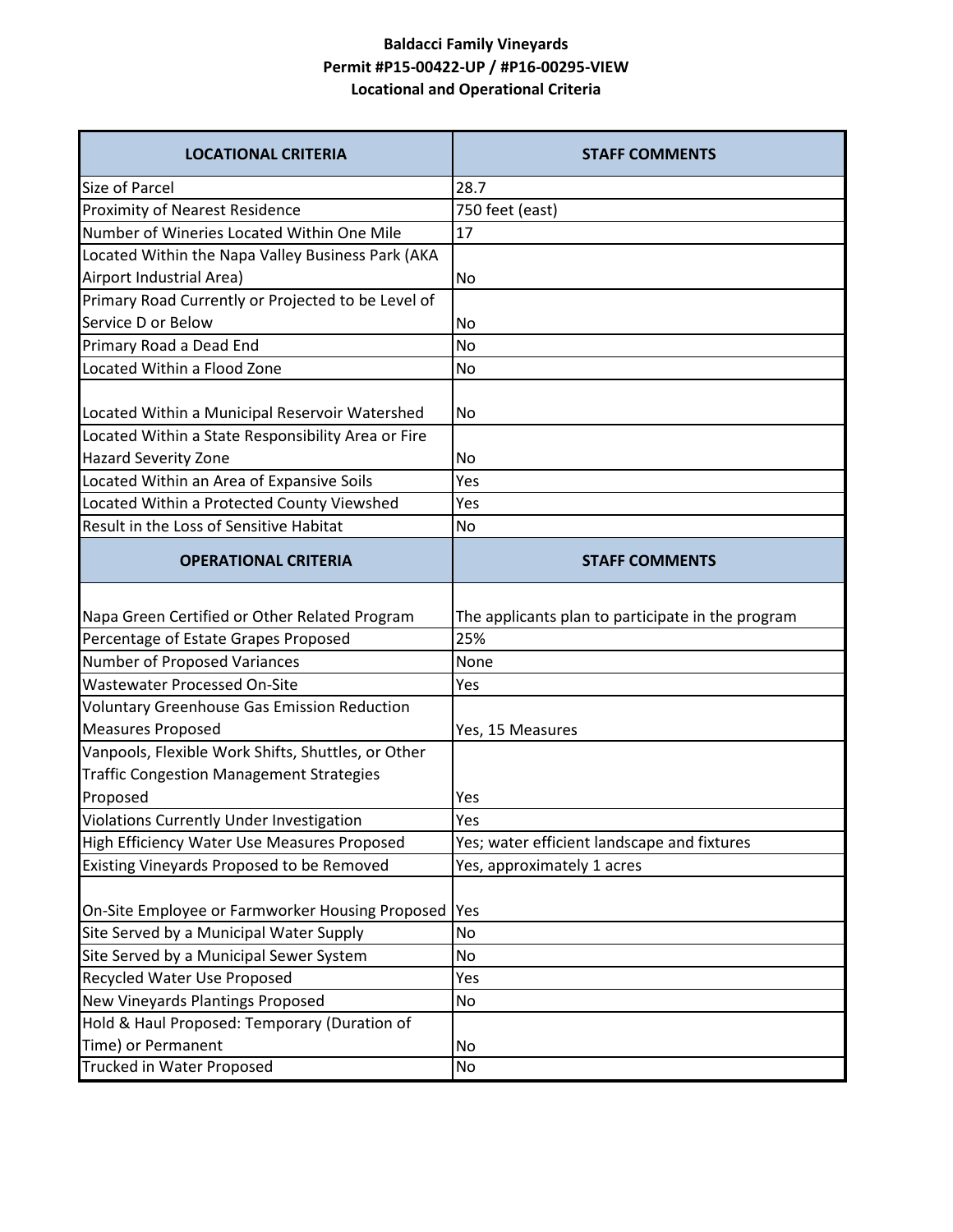#### **Baldacci Family Vineyards Permit #P15-00422-UP / #P16-00295-VIEW Wineries within One Mile of APN's 031-230-006 / 031-220-015**

|                                       |                            |                          |                  |                            |                                    |                 | <b>Number of</b>                  |                  |
|---------------------------------------|----------------------------|--------------------------|------------------|----------------------------|------------------------------------|-----------------|-----------------------------------|------------------|
| <b>Name</b>                           |                            | <b>Address Bldg Size</b> | <b>Cave Size</b> |                            | Tours/<br><b>Tastings Visitors</b> | <b>Weekly</b>   | <b>Marketing</b><br><b>Events</b> | <b>Employees</b> |
| <b>GOOSECROSS CELLARS</b>             | 1119 State Lane            | 7151                     | 0                | <b>Production</b><br>30000 | APPT                               | 350             | 15                                | 10               |
| <b>ROBERT SINSKEY VINEYARDS</b>       | 6320 Silverado Trail       | 9000                     | 10685            | 65000                      | <b>PUB</b>                         | 129             | 14                                | 10               |
| <b>CLIFF LEDE VINEYARDS</b>           | 1473 Yountville Cross Road | 26430                    | 31300            | 120000                     | <b>PUB</b>                         | 1015            | 18                                | 24               |
| <b>SHAFER VINEYARDS</b>               | 6154 Silverado Trail       | 33630                    | 8900             | 200000                     | APPT                               | 105             | 29                                |                  |
| <b>QUIXOTE WINERY</b>                 | 6126 Silverado Trail       | 8050                     | $\Omega$         | 20000                      | APPT                               | 70              | 0                                 |                  |
| <b>STAG'S LEAP WINERY (DOUMANI 5)</b> | 6130 Silverado Trail       | 64689                    | 23500            | 315000                     | <b>NO</b>                          | 10 <sup>1</sup> | 25                                | 12               |
| <b>STAG'S LEAP WINERY (DOUMANI 1)</b> | 6150 Silverado Trail       | 20739                    | 3200             | 60000                      | APPT                               | 280             | 0                                 |                  |
| <b>BERINGER WINE ESTATES</b>          | 6148 Silverado Trail       | 5400                     | $\Omega$         | 20000                      | APPT                               | $\Omega$        |                                   |                  |
| <b>SILVERADO VINEYARDS</b>            | 6121 Silverado Trail       | 65030                    | $\Omega$         | 360000                     | <b>PUB</b>                         | 250             | 271                               | 16               |
| <b>ODETTE WINERY</b>                  | 5998 Silverado Trail       | 17680                    | 8160             | 59999                      | <b>PUB</b>                         | 24              | 96                                | 14               |
| <b>PINE RIDGE WINERY</b>              | 5901 Silverado Trail       | 35896                    | 31830            | 300000                     | <b>PUB</b>                         | 833             | 112                               | 30               |
| <b>ANNAPURNA WINERY</b>               | 1467 Yountville Cross Road | 5250                     | 11700            | 12000                      | <b>APPT</b>                        | 60              | 14                                |                  |
| <b>PILLAR ROCK WINERY</b>             | 6110 Silverado Trail       | 6534                     | 6779             | 16000                      | APPT                               | 40              | 90                                |                  |
| LINDSTROM WINERY                      | 5994 Silverado Trail       | ი                        | 5750             | 3500                       | APPT                               | 6               | 20                                |                  |
| <b>KAPCSANDY WINERY</b>               | 1005 State Lane            | 11820                    | $\Omega$         | 20000                      | APPT                               | 36              | 27                                |                  |
| <b>ROBINSON FAMILY VINEYARDS</b>      | 5880 Silverado Trail       | 1086                     | 2100             | 15000                      | APPT                               | 8               | 8                                 |                  |
| <b>TAYLOR FAMILY VINEYARDS</b>        | 5991 Silverado trail       | 2000                     | $\Omega$         | 15000                      | APPT                               | 119             | 11                                |                  |
|                                       |                            |                          |                  |                            |                                    |                 |                                   |                  |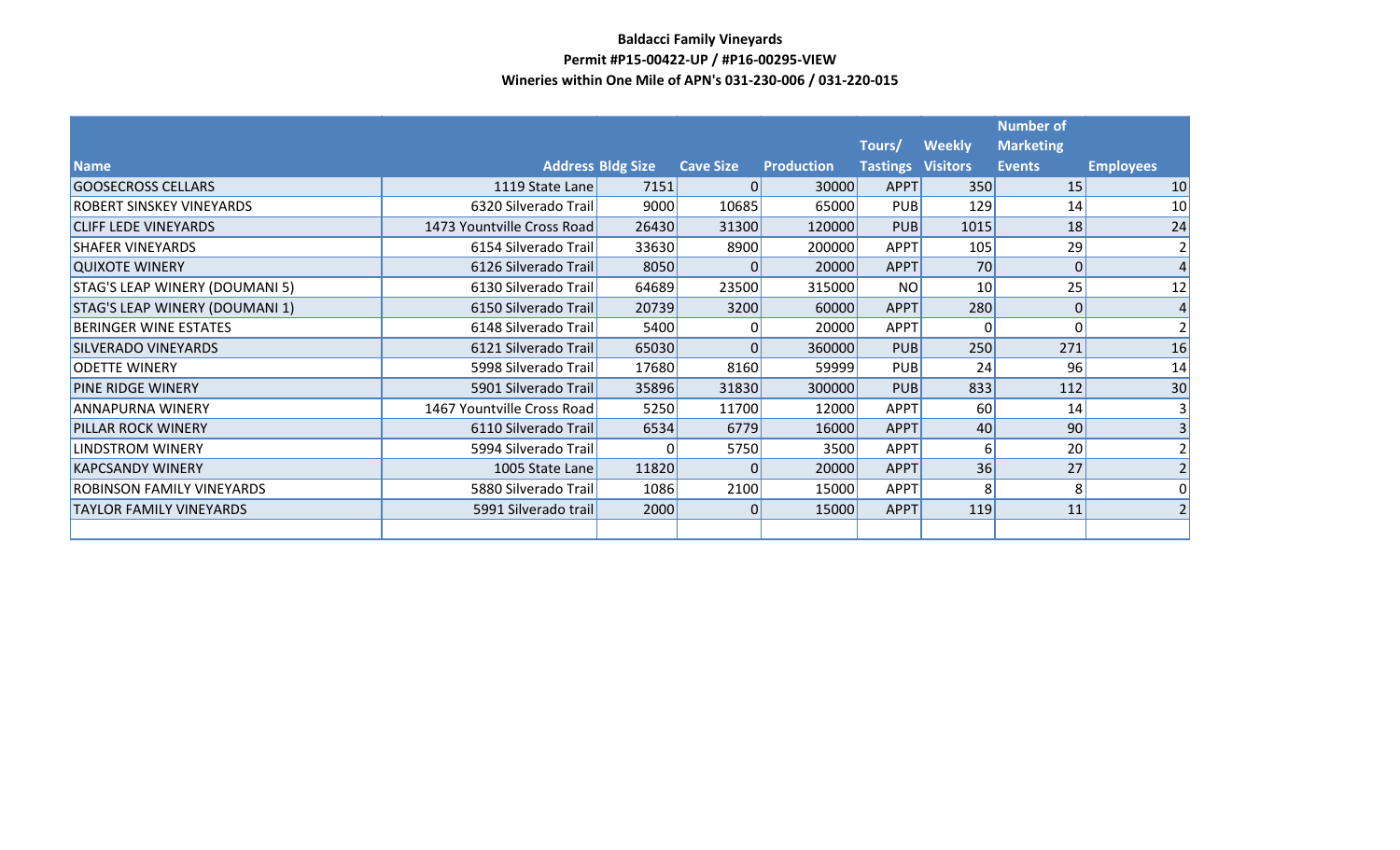#### **Baldacci Family Vineyards Permit # P15-00422-UP / #P16-00295-VIEW Winery Comparison (35,000 to 45,000 Gallons)**

#### **BY APPOINTMENT WINERIES**

|                                  |                  |        |       |                                            |                 |                 | <b>Annual</b>    | <b>Number of</b> |                   |              |                     |
|----------------------------------|------------------|--------|-------|--------------------------------------------|-----------------|-----------------|------------------|------------------|-------------------|--------------|---------------------|
|                                  |                  |        |       |                                            | <b>Weekly</b>   | <b>Annual</b>   | <b>Marketing</b> | <b>Marketing</b> | <b>Annual</b>     |              |                     |
| <b>Name</b>                      | <b>Bldg Size</b> |        |       | <b>Cave size Production Daily Visitors</b> | <b>Visitors</b> | <b>Visitors</b> | <b>Visitors</b>  | <b>Events</b>    | <b>Visitation</b> | <b>Acres</b> | <b>Location</b>     |
|                                  |                  |        |       |                                            |                 |                 |                  |                  |                   |              |                     |
| <b>JARVIS VINEYARDS</b>          | 20424            | 51724  | 40000 | 50                                         | 350             | 18200           | $\Omega$         |                  | 18200             | 124          | <b>Valley Floor</b> |
| <b>STAGLIN WINERY</b>            | 28108            | 28483  | 36000 | 10                                         | 100             | 5200            | 740              | 9                | 5940              | 10.05        | Calistoga           |
| <b>DEL BONDIO WINERY</b>         | 700              |        | 38000 | 0                                          | ΟI              | 156             | $\Omega$         |                  | 156               | 31.1         | <b>Valley Floor</b> |
| <b>HARTWELL WINERY</b>           | 8000             | 5000   | 36000 | 24                                         | 120             | 6240            | 465              | 8                | 6705              | 29.81        | Hillside            |
| <b>NEAL WINERY</b>               | 8150             | 7132   | 35000 | 15                                         | 35              | 1820            | 300              |                  | 2120              | 12.71        | Hillside            |
| <b>PALMAZ WINERY</b>             | $\Omega$         | 55000  | 35000 | 50                                         | 350             | 18200           | 130              |                  | 18330             | 122.12       | Calistoga           |
| <b>MADRIGAL VINEYARDS</b>        | 7617             |        | 36000 |                                            | 20              | 1040            | 170              |                  | 1210              | 10.16        | Soda Canyon         |
| <b>ROBERT BIALI VINEYARDS</b>    | 19706            |        | 40000 | 4                                          | 10 <sup>1</sup> | 520             | 200              |                  | 720               | 10.84        | <b>Valley Floor</b> |
| <b>SHIFFLETT ESTATE WINERY</b>   | 3000             |        | 40000 | 20                                         | 56              | 2912            | 510              | 14               | 3422              | 46.2         | Calistoga           |
| <b>ROCKY RIDGE WINERY</b>        | 18280            | 16600  | 35000 | 8                                          | 40              | 2080            | 970              | 28               | 3050              | 20           | Calistoga           |
| NAPA HARVEST WINERY              | 5120             | 7440   | 36000 | 20                                         | 50              | 2600            | 140              |                  | 2740              | 10.81        | Hillside            |
| <b>B CELLARS</b>                 | 21552            | 22946  | 45000 | 60                                         | 250             | 13000           | 860              | 16               | 13860             | 11.53        | <b>Valley Floor</b> |
| <b>CEJA VINEYARDS</b>            | 31758            |        | 45000 | 24                                         | 168             | 1176            | 4485             | 56               | 5661              | 10.42        | Carneros            |
| <b>TENCH WINERY</b>              | 6779             | 6245   | 42840 | 14                                         | 98 <sub>l</sub> | 5264            | 150              |                  | 5414              | 60.86        | <b>Valley Floor</b> |
| <b>AVERAGE CALCULATION</b>       | 12800            | 14326  | 38560 | 22                                         | 118             | 5601            | 651              | 11               | 6252              | 36.47        |                     |
| <b>MEDIAN CALCULATION</b>        | 8075             | 6688.5 | 37000 | 18                                         | 77              | 2756            | 250              |                  | 4418              | 16.355       |                     |
|                                  |                  |        |       |                                            |                 |                 |                  |                  |                   |              |                     |
| <b>Baldacci Family Vineyards</b> | 7474             | 18644  | 40000 | 100                                        | 700             | 36500           | 1420             | 34               | 37920             | 28.7         | <b>Valley Floor</b> |